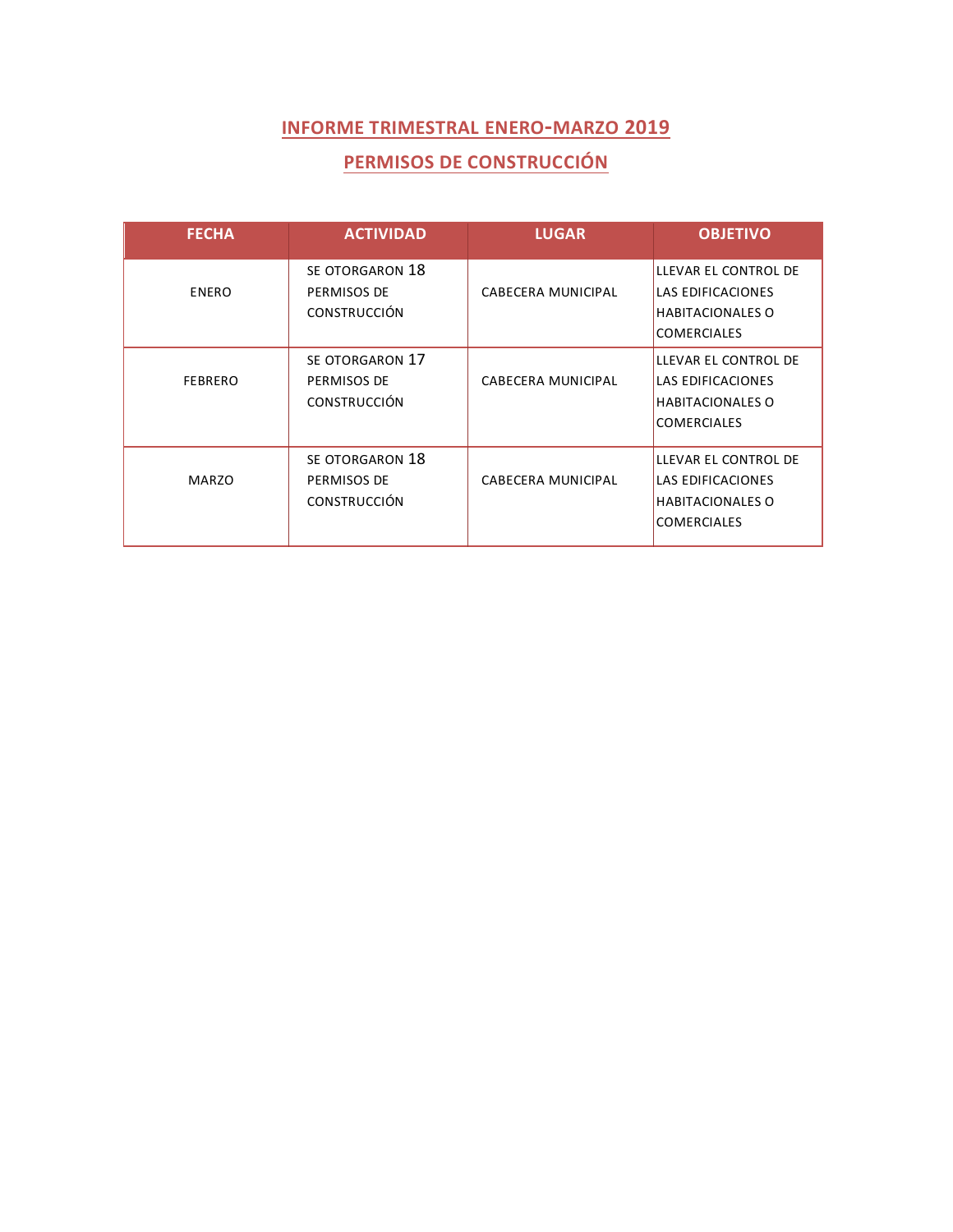## **PERMISOS DE SUBDIVISIÓN**

| <b>FECHA</b>   | <b>ACTIVIDAD</b>                                     | <b>LUGAR</b>                               | <b>OBJETIVO</b>                                                                                  |
|----------------|------------------------------------------------------|--------------------------------------------|--------------------------------------------------------------------------------------------------|
| <b>ENERO</b>   | SE OTORGARON 8<br>PERMISOS DE<br><b>SUBDIVISIÓN</b>  | CABECERA MUNICIPAL Y<br><b>COMUNIDADES</b> | LLEVAR EL CONTROL DE<br><b>LAS VENTAS DE</b><br><b>TERRENOS Y EL</b><br>DESARROLLO URBANO        |
| <b>FEBRERO</b> | SE OTORGARON 2<br>PERMISOS DE<br><b>SUBDIVISIÓN</b>  | CABECERA MUNICIPAL Y<br><b>COMUNIDADES</b> | LLEVAR EL CONTROL DE<br><b>LAS VENTAS DE</b><br><b>TERRENOS Y EL</b><br><b>DESARROLLO URBANO</b> |
| <b>MARZO</b>   | SE OTORGARON 17<br>PERMISOS DE<br><b>SUBDIVISIÓN</b> | CABECERA MUNICIPAL Y<br><b>COMUNIDADES</b> | LLEVAR EL CONTROL DE<br><b>LAS VENTAS DE</b><br><b>TERRENOS Y EL</b><br>DESARROLLO URBANO        |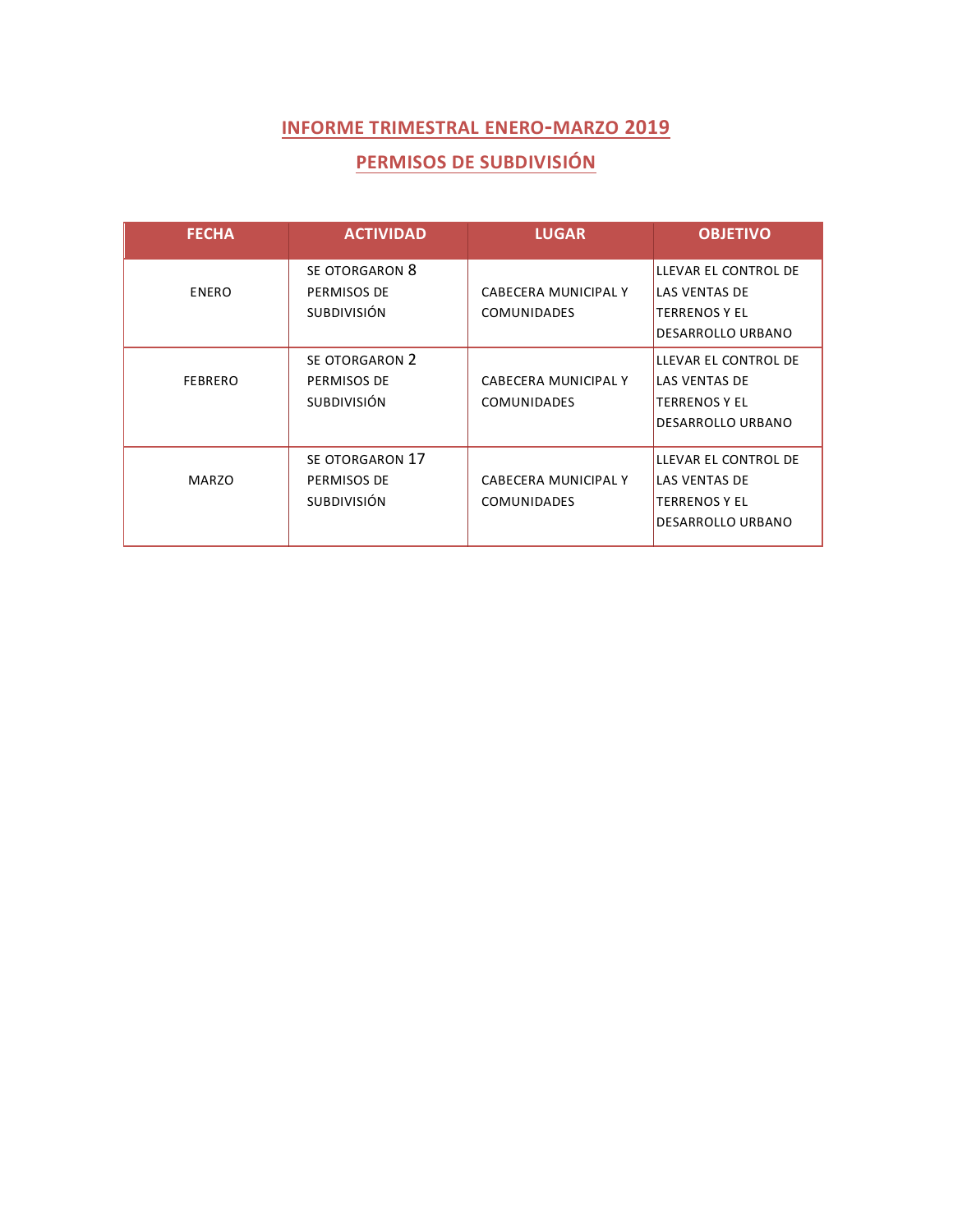#### **TALA Y PODA**

| <b>FECHA</b>   | <b>ACTIVIDAD</b>                                      | <b>LUGAR</b>                               | <b>OBJETIVO</b>                                                                       |
|----------------|-------------------------------------------------------|--------------------------------------------|---------------------------------------------------------------------------------------|
| <b>ENERO</b>   | SE OTORGARON 4<br>PERMISOS DE TALA Y/O<br><b>PODA</b> | CABECERA MUNICIPAL Y<br><b>COMUNIDADES</b> | EVITAR DAÑOS Y<br><b>AFECTACIONES A</b><br><b>CONSTRUCCIONES</b><br><b>EXISTENTES</b> |
| <b>FEBRERO</b> | SE OTORGARON 6<br>PERMISOS DE TALA Y/O<br><b>PODA</b> | CABECERA MUNICIPAL Y<br><b>COMUNIDADES</b> | EVITAR DAÑOS Y<br><b>AFECTACIONES A</b><br><b>CONSTRUCCIONES</b><br><b>EXISTENTES</b> |
| <b>MARZO</b>   | SE OTORGARON 11<br>PERMISOS DE TALA Y/O<br>PODA       | CABECERA MUNICIPAL Y<br><b>COMUNIDADES</b> | EVITAR DAÑOS Y<br><b>AFECTACIONES A</b><br><b>CONSTRUCCIONES</b><br><b>EXISTENTES</b> |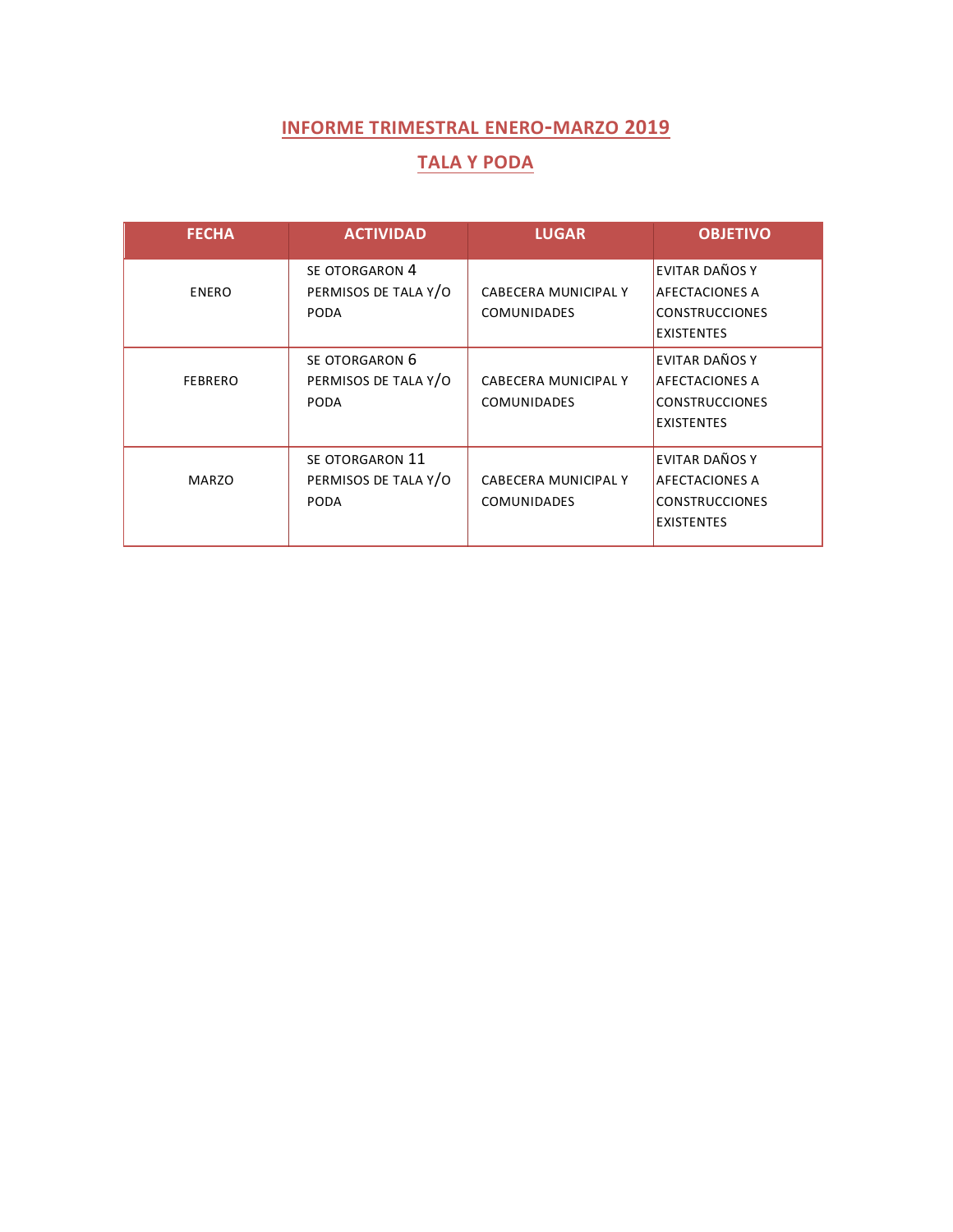#### **DICTAMEN USO DE SUELO**

| <b>FECHA</b>   | <b>ACTIVIDAD</b>                      | <b>LUGAR</b>              | <b>OBJETIVO</b>                                                                           |
|----------------|---------------------------------------|---------------------------|-------------------------------------------------------------------------------------------|
| <b>ENERO</b>   | NO HUBO DICTÁMENES<br>DE USO DE SUELO | CABECERA MUNICIPAL        | LLEVAR EL CONTROL DE<br>LOS CAMBIOS QUE SE<br><b>PRETENDE DAR A CADA</b>                  |
|                |                                       |                           | <b>PREDIO</b>                                                                             |
| <b>FEBRERO</b> | NO HUBO DICTÁMENES<br>DE USO DE SUELO | <b>CABECERA MUNICIPAL</b> | LLEVAR EL CONTROL DE<br>LOS CAMBIOS QUE SE<br><b>PRETENDE DAR A CADA</b><br><b>PREDIO</b> |
| <b>MARZO</b>   | NO HUBO DICTÁMENES<br>DE USO DE SUELO | CABECERA MUNICIPAL        | LLEVAR EL CONTROL DE<br>LOS CAMBIOS QUE SE<br>PRETENDE DAR A CADA<br><b>PREDIO</b>        |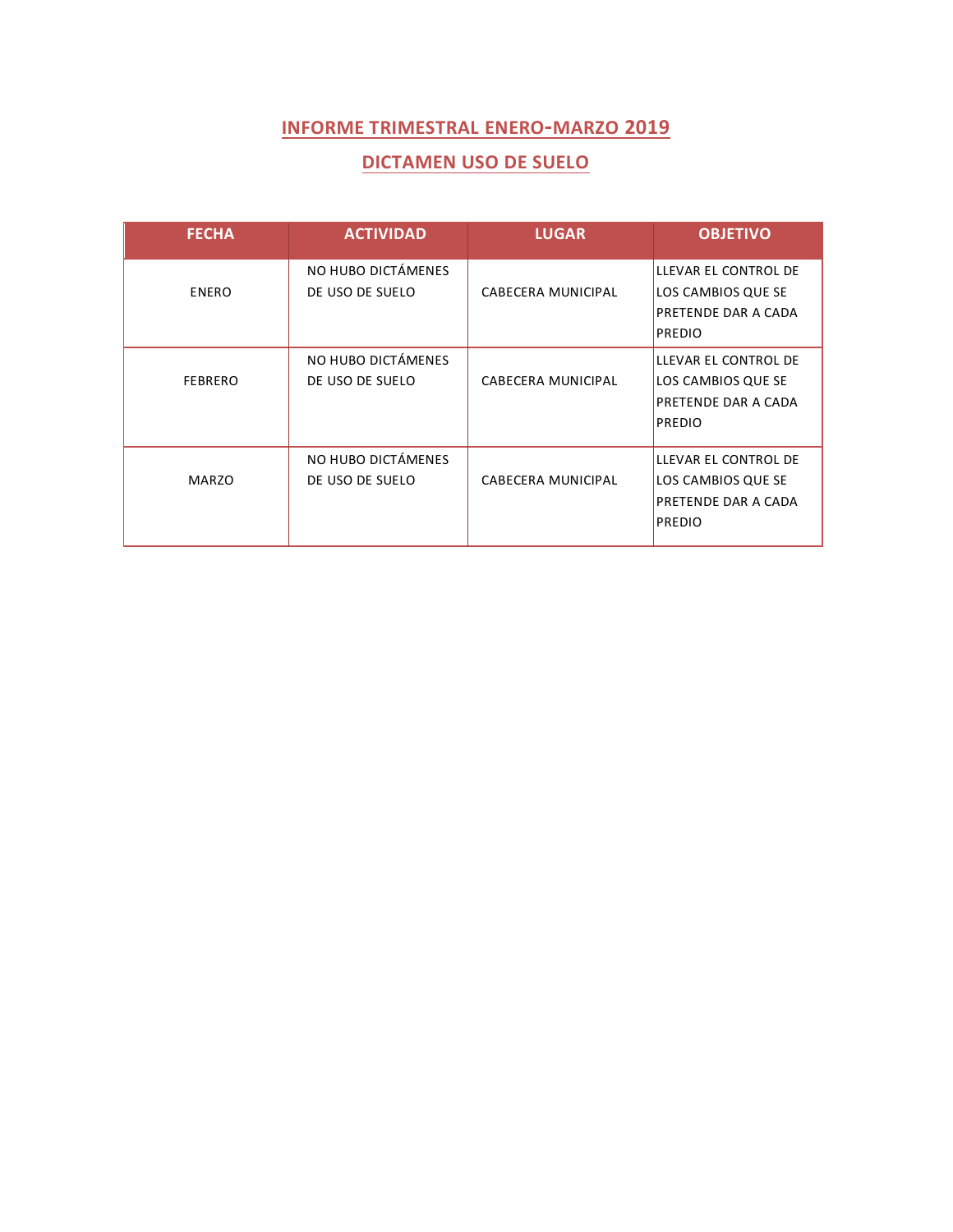# **ALINEAMIENTO Y NÚMERO OFICIAL**

| <b>FECHA</b>   | <b>ACTIVIDAD</b>       | <b>LUGAR</b>              | <b>OBJETIVO</b>        |
|----------------|------------------------|---------------------------|------------------------|
|                | <b>NO HUBO</b>         |                           | LLEVAR EL CONTROL DE   |
| <b>ENERO</b>   | <b>ALINEAMIENTOS Y</b> | CABECERA MUNICIPAL        | LA NOMENCLATURA Y      |
|                | NÚMEROS OFICIALES      |                           | TENER EL DESARROLLO    |
|                |                        |                           | DE LA CIUDAD DE UNA    |
|                |                        |                           | <b>MANERA ORDENADA</b> |
|                | <b>NO HUBO</b>         |                           | LLEVAR EL CONTROL DE   |
| <b>FEBRERO</b> | <b>ALINEAMIENTOS Y</b> | <b>CABECERA MUNICIPAL</b> | LA NOMENCLATURA Y      |
|                | NÚMEROS OFICIALES      |                           | TENER EL DESARROLLO    |
|                |                        |                           | DE LA CIUDAD DE UNA    |
|                |                        |                           | <b>MANERA ORDENADA</b> |
|                | NO HUBO                |                           | LLEVAR EL CONTROL DE   |
| <b>MARZO</b>   | ALINEAMIENTOS Y        | CABECERA MUNICIPAL        | LA NOMENCLATURA Y      |
|                | NÚMEROS OFICIALES      |                           | TENER EL DESARROLLO    |
|                |                        |                           | DE LA CIUDAD DE UNA    |
|                |                        |                           | <b>MANERA ORDENADA</b> |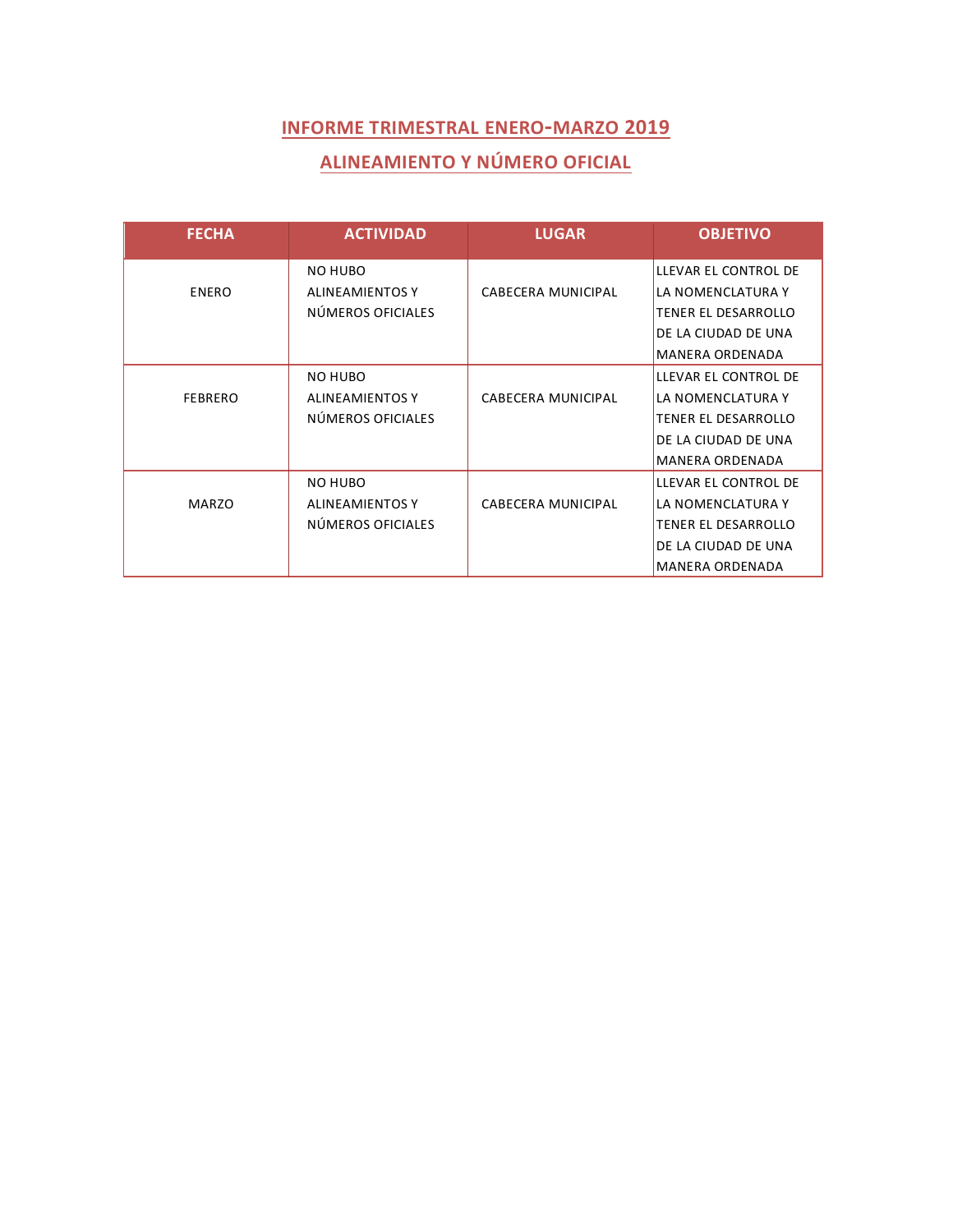# **OBRAS PÚBLICAS**

| <b>FECHA</b>   | <b>ACTIVIDAD</b>                                                                                                                                                                                                                                                             | <b>LUGAR</b>                                      | <b>OBJETIVO</b>                                                                                                                                                                                |
|----------------|------------------------------------------------------------------------------------------------------------------------------------------------------------------------------------------------------------------------------------------------------------------------------|---------------------------------------------------|------------------------------------------------------------------------------------------------------------------------------------------------------------------------------------------------|
| <b>ENERO</b>   | SE REHABILITÓ PUENTE<br>EN LOS SANTIAGOS, SE<br>COMENZÓ<br>PAVIMENTACIÓN EN<br>CALLE MANUEL J<br>AGUIRRE SE APOYO CON<br><b>MANO DE OBRA A</b><br><b>DIVERSAS ESCUELAS E</b><br><b>INSTITUCIONES</b>                                                                         | CABECERA MUNICIPAL, Y<br><b>COMUNIDADES</b>       | DESARROLLAR, APOYAR,<br>GESTIONAR, CONSTRUIR,<br>REHABILITAR Y MEJORAR<br>LA CALIDAD DE VIDA Y<br>LOS SERVICIOS BÁSICOS,<br><b>SOCIALES Y DE</b><br>COMUNICACIÓN DE LA<br>POBLACIÓN EN GENERAL |
| <b>FEBRERO</b> | SE REALIZARON OBRAS<br><b>COMPLEMENTARIAS EN</b><br>CALLE FELIPE ÁNGELES,<br>SE REHABILITO<br>PAVIMENTO EN CALLE<br>MANUEL J. AGUIRRE,<br>REMODELACIÓN DE<br>CELDA EN CÁRCEL, SE<br>APOYO CON MANO DE<br><b>OBRA A DIVERSAS</b><br><b>ESCUELAS E</b><br><b>INSTITUCIONES</b> | <b>CABECERA MUNICIPAL Y</b><br><b>COMUNIDADES</b> | DESARROLLAR, APOYAR,<br>GESTIONAR, CONSTRUIR,<br>REHABILITAR Y MEJORAR<br>LA CALIDAD DE VIDA Y<br>LOS SERVICIOS BÁSICOS,<br>SOCIALES Y DE<br>COMUNICACIÓN DE LA<br>POBLACIÓN EN GENERAL        |
| <b>MARZO</b>   | SE INICIO LA<br>PERFORACIÓN DE POZO<br>DE AGUA EN SAN<br>MIGUEL, SE COLOCO<br><b>REJILLA PLUVIAL EN</b><br>CALLE MORELOS, MANO<br>DE OBRA A DIVERSAS<br><b>ESCUELAS E</b><br><b>INSTITUCIONES</b>                                                                            | <b>CABECERA MUNICIPAL Y</b><br><b>COMUNIDADES</b> | DESARROLLAR, APOYAR,<br>GESTIONAR, CONSTRUIR,<br>REHABILITAR Y MEJORAR<br>LA CALIDAD DE VIDA Y<br>LOS SERVICIOS BÁSICOS,<br>SOCIALES Y DE<br>COMUNICACIÓN DE LA<br>POBLACIÓN EN GENERAL        |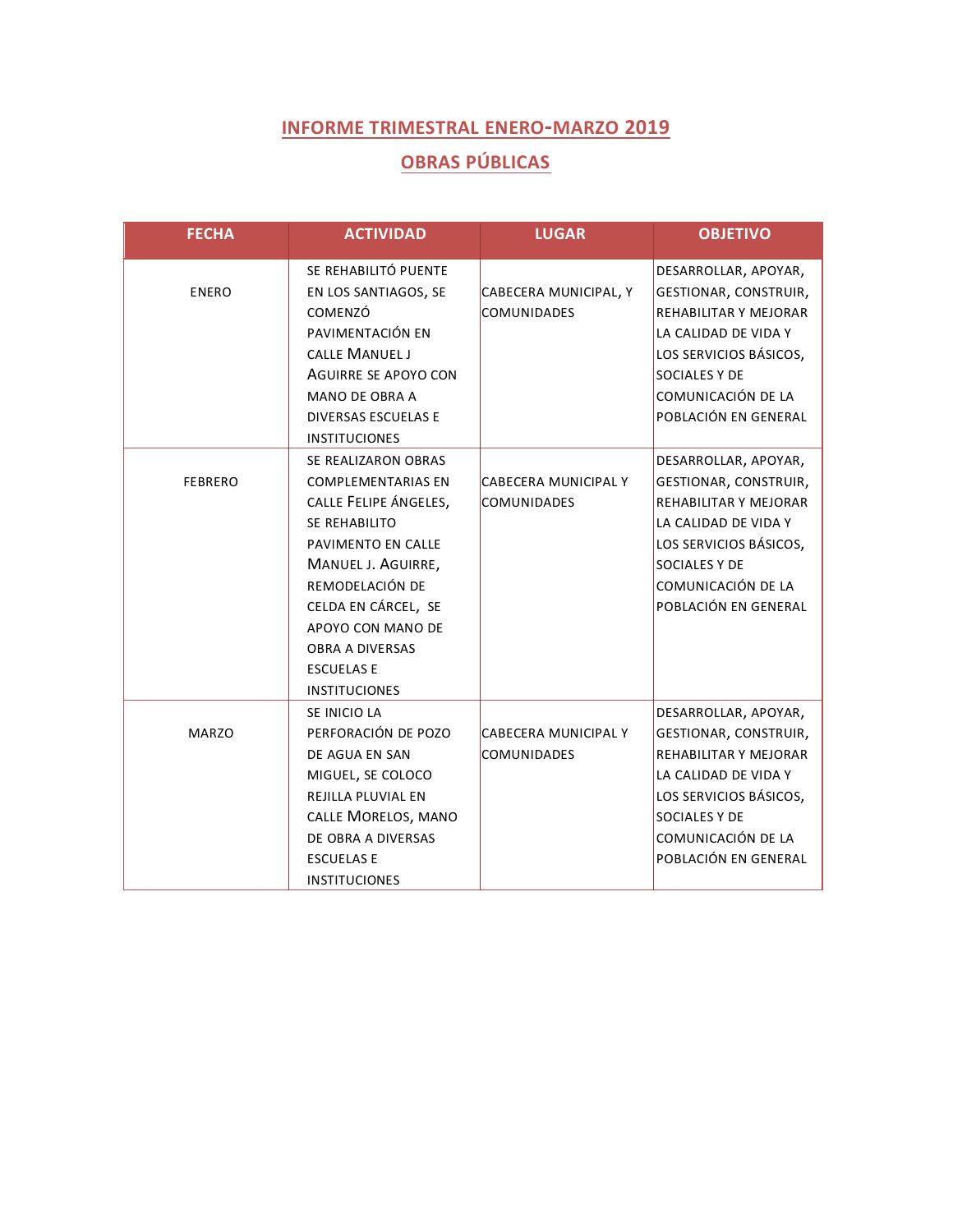#### **CAMINOS RURALES**

| <b>FECHA</b>   | <b>ACTIVIDAD</b>                                                     | <b>LUGAR</b>                                                                                                        | <b>OBJETIVO</b>                                                                                                                                                                  |
|----------------|----------------------------------------------------------------------|---------------------------------------------------------------------------------------------------------------------|----------------------------------------------------------------------------------------------------------------------------------------------------------------------------------|
| <b>ENERO</b>   | SE COMENZÓ A DAR<br><b>MANTENIMIENTO A</b><br><b>CAMINOS RURALES</b> | <b>GAVILÁN DE ARRIBA Y</b><br>ABAJO, AJOJUCAR, LAS<br>FLORES, EL SALITRE Y SAN<br><b>BERNARDO</b>                   | <b>LOGRAR QUE SE</b><br><b>REDUZCAN TIEMPOS Y</b><br><b>GASTOS A LOS HABITANTES</b><br>DE LAS COMUNIDADES, AL<br><b>TRASLADAR LA</b><br>PRODUCCIÓN AGRÍCOLA Y<br><b>GANADERA</b> |
| <b>FEBRERO</b> | SE DIO MANTENIMIENTO<br>A CAMINOS RURALES                            | CABECERA MUNICIPAL,<br>SAN ROQUE, EL<br>PUEBLITO, LA<br>HACIENDITA, EL BARRIO Y<br>CERRO DE LOS<br><b>GREGORIOS</b> | <b>LOGRAR QUE SE</b><br><b>REDUZCAN TIEMPOS Y</b><br><b>GASTOS A LOS HABITANTES</b><br>DE LAS COMUNIDADES, AL<br><b>TRASLADAR LA</b><br>PRODUCCIÓN AGRÍCOLA Y<br><b>GANADERA</b> |
| <b>MARZO</b>   | SE DIO MANTENIMIENTO<br>A CAMINOS RURALES                            | LA CAPILLA, LA SIERRITA,<br>VILLA DE ORNELAS, LA<br>TRINIDAD Y EL TABLERO                                           | <b>LOGRAR QUE SE</b><br><b>REDUZCAN TIEMPOS Y</b><br><b>GASTOS A LOS HABITANTES</b><br>DE LAS COMUNIDADES, AL<br><b>TRASLADAR LA</b><br>PRODUCCIÓN AGRÍCOLA Y<br><b>GANADERA</b> |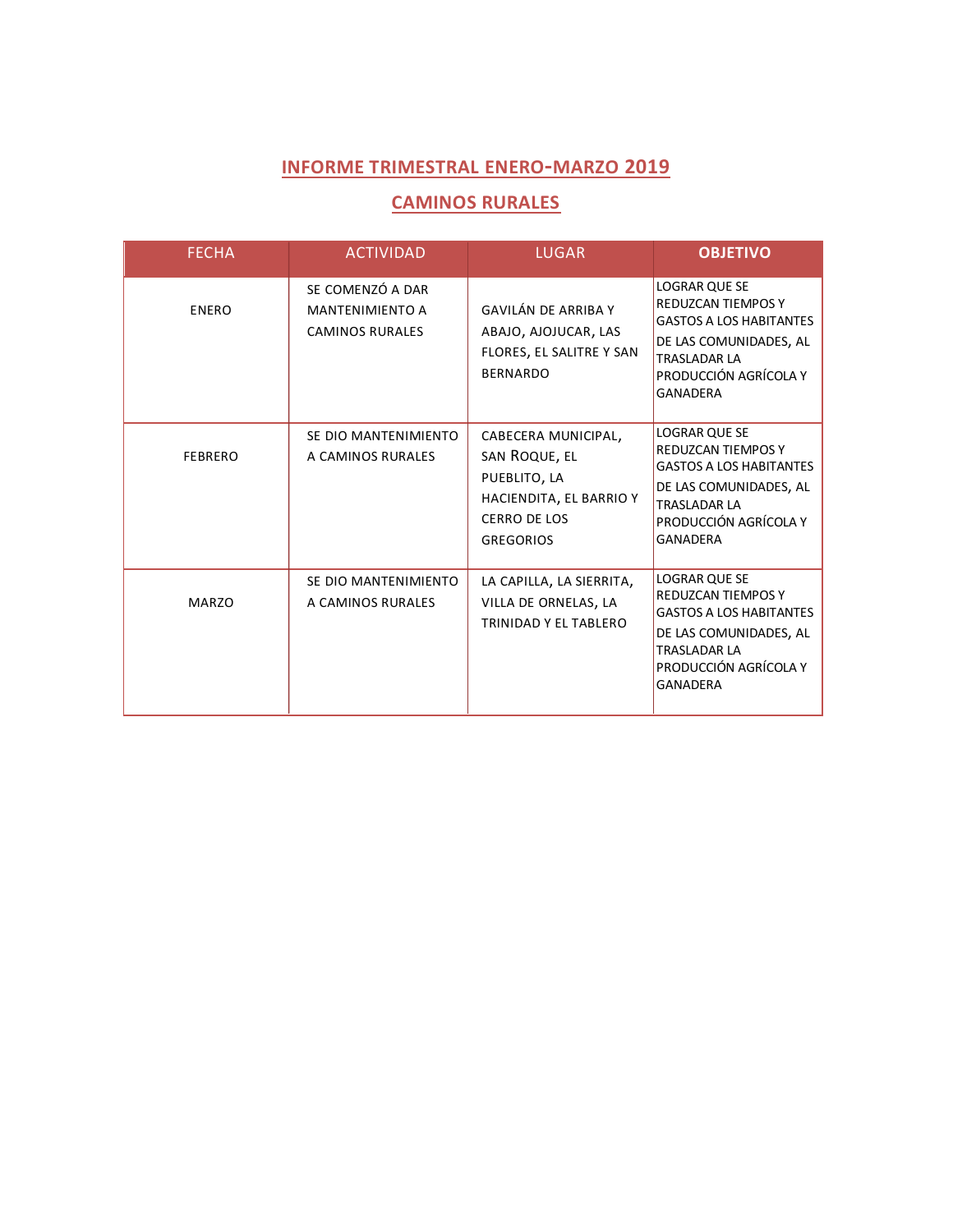# **ALUMBRADO PÚBLICO**

| <b>FECHA</b>   | <b>ACTIVIDAD</b>                                                                                         | <b>LUGAR</b>                                      | <b>OBJETIVO</b>                                             |
|----------------|----------------------------------------------------------------------------------------------------------|---------------------------------------------------|-------------------------------------------------------------|
| <b>ENERO</b>   | SE DIO MANTENIMIENTO<br>A 296 LUMINARIAS, SE<br><b>INSTALARON 9</b><br>LUMINARIAS NUEVAS Y 6<br>LÁMPARAS | CABECERA MUNICIPAL, Y<br><b>COMUNIDADES</b>       | <b>TENER BUENA</b><br>ILUMINACIÓN EN TODO<br>EL MUNICIPIO   |
| <b>FEBRERO</b> | SE DIO MANTENIMIENTO<br>A 191 LUMINARIAS, SE<br><b>INSTALARON 5</b><br><b>LUMINARIAS NUEVAS</b>          | <b>CABECERA MUNICIPAL Y</b><br><b>COMUNIDADES</b> | <b>TENER BUENA</b><br>ILUMINACIÓN EN TODO<br>EL MUNICIPIO   |
| MARZO          | SE DIO MANTENIMIENTO<br>A 219 LUMINARIAS, SE<br><b>INSTALARON 6</b><br><b>REFLECTORES NUEVOS</b>         | <b>CABECERA MUNICIPAL Y</b><br><b>COMUNIDADES</b> | <b>TENER BUENA</b><br>ILUMINACIÓN EN EL<br><b>MUNICIPIO</b> |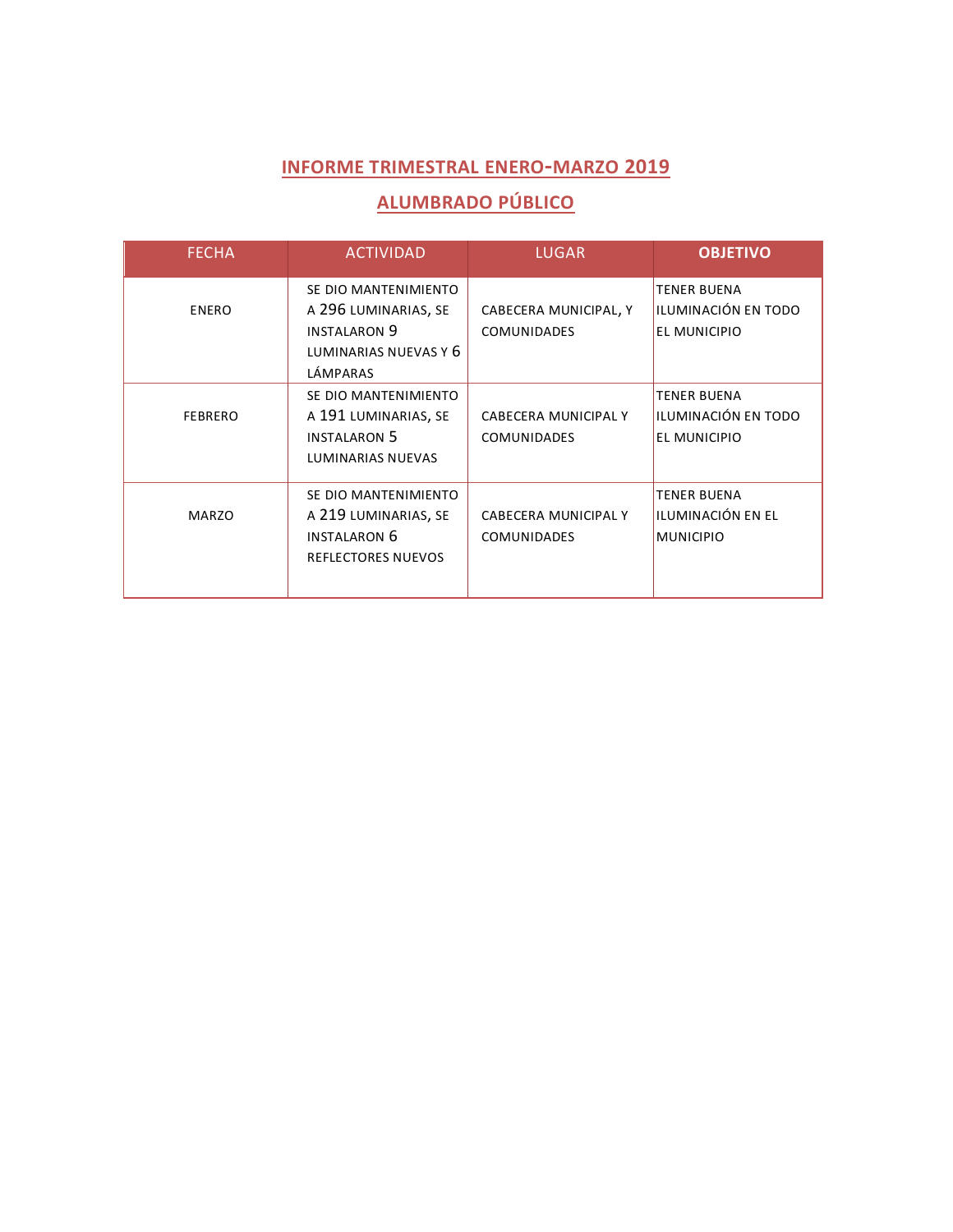# **ASEO PÚBLICO**

| <b>FECHA</b>   | <b>ACTIVIDAD</b>       | <b>LUGAR</b>         | <b>OBJETIVO</b>           |
|----------------|------------------------|----------------------|---------------------------|
|                | SE CREARON NUEVAS      |                      | <b>MANTENER LA CIUDAD</b> |
| <b>ENERO</b>   | RUTAS PARA QUE LA      | CABECERA MUNICIPAL Y | LIMPIA Y CONSERVAR        |
|                | RECOLECCIÓN DE BASURA  | <b>COMUNIDADES</b>   | <b>BUENA IMAGEN</b>       |
|                | SEA DE UNA FORMA       |                      |                           |
|                | ORDENADA               |                      |                           |
|                |                        |                      |                           |
|                | SE CREARON NUEVAS      | CABECERA MUNICIPAL Y | <b>MANTENER LA CIUDAD</b> |
| <b>FEBRERO</b> | RUTAS PARA QUE LA      | <b>COMUNIDADES</b>   | LIMPIA Y CONSERVAR        |
|                | RECOLECCIÓN DE BASURA  |                      | <b>BUENA IMAGEN</b>       |
|                | SEA DE UNA FORMA       |                      |                           |
|                | ORDENADA               |                      |                           |
|                | SE INSTALARON 32       |                      | <b>MANTENER LA CIUDAD</b> |
| <b>MARZO</b>   | TAMBOS Y 1             | CABECERA MUNICIPAL Y | LIMPIA Y CONSERVAR        |
|                | <b>CONTENEDOR PARA</b> | <b>COMUNIDADES</b>   | <b>BUENA IMAGEN</b>       |
|                | <b>BASURA</b>          |                      |                           |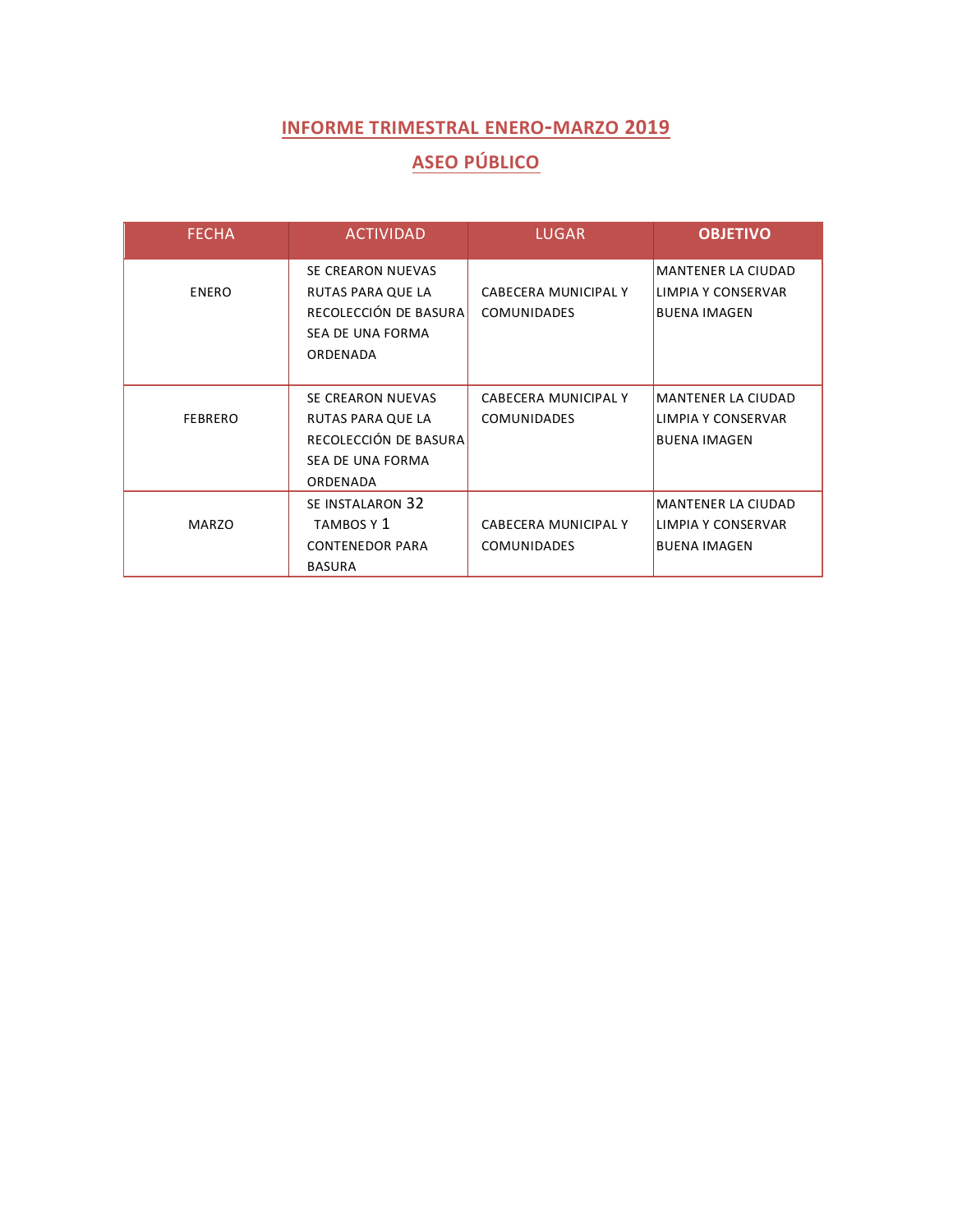## **INFORME TRIMESTRAL ENERO-MARZO 2019 PARQUES Y JARDINES**

| <b>FECHA</b>   | <b>ACTIVIDAD</b>                                                                                                        | <b>LUGAR</b>                                      | <b>OBJETIVO</b>                                                                                                            |
|----------------|-------------------------------------------------------------------------------------------------------------------------|---------------------------------------------------|----------------------------------------------------------------------------------------------------------------------------|
| <b>ENERO</b>   | SE REALIZO<br><b>MANTENIMIENTO DE 11</b><br>ESPACIOS PÚBLICOS<br>(PLAZAS, PARQUES,<br>CAMELLONES,<br>JARDINERAS)        | CABECERA MUNICIPAL Y<br><b>COMUNIDADES</b>        | <b>PROPORCIONAR A LA</b><br>POBLACIÓN ESPACIOS<br><b>DIGNOS MEDIANTE LA</b><br>PODA DE CÉSPED,<br><b>PLANTAS Y ARBOLES</b> |
| <b>FEBRERO</b> | SE REALIZO<br><b>MANTENIMIENTO DE 12</b><br><b>ESPACIOS PÚBLICOS</b><br>(PLAZAS, PARQUES,<br>CAMELLONES,<br>JARDINERAS) | <b>CABECERA MUNICIPAL Y</b><br><b>COMUNIDADES</b> | PROPORCIONAR A LA<br>POBLACIÓN ESPACIOS<br>DIGNOS MEDIANTE LA<br>PODA DE CÉSPED,<br><b>PLANTAS Y ARBOLES</b>               |
| MAR70          | <b>SE REALIZO</b><br>MANTENIMIENTO DE 8<br><b>ESPACIOS PÚBLICOS</b><br>(PLAZAS, PARQUES,<br>CAMELLONES,<br>JARDINERAS)  | CABECERA MUNICIPAL Y<br><b>COMUNIDADES</b>        | PROPORCIONAR A LA<br>POBLACIÓN ESPACIOS<br><b>DIGNOS MEDIANTE LA</b><br>PODA DE CÉSPED,<br>PLANTAS Y ARBOLES               |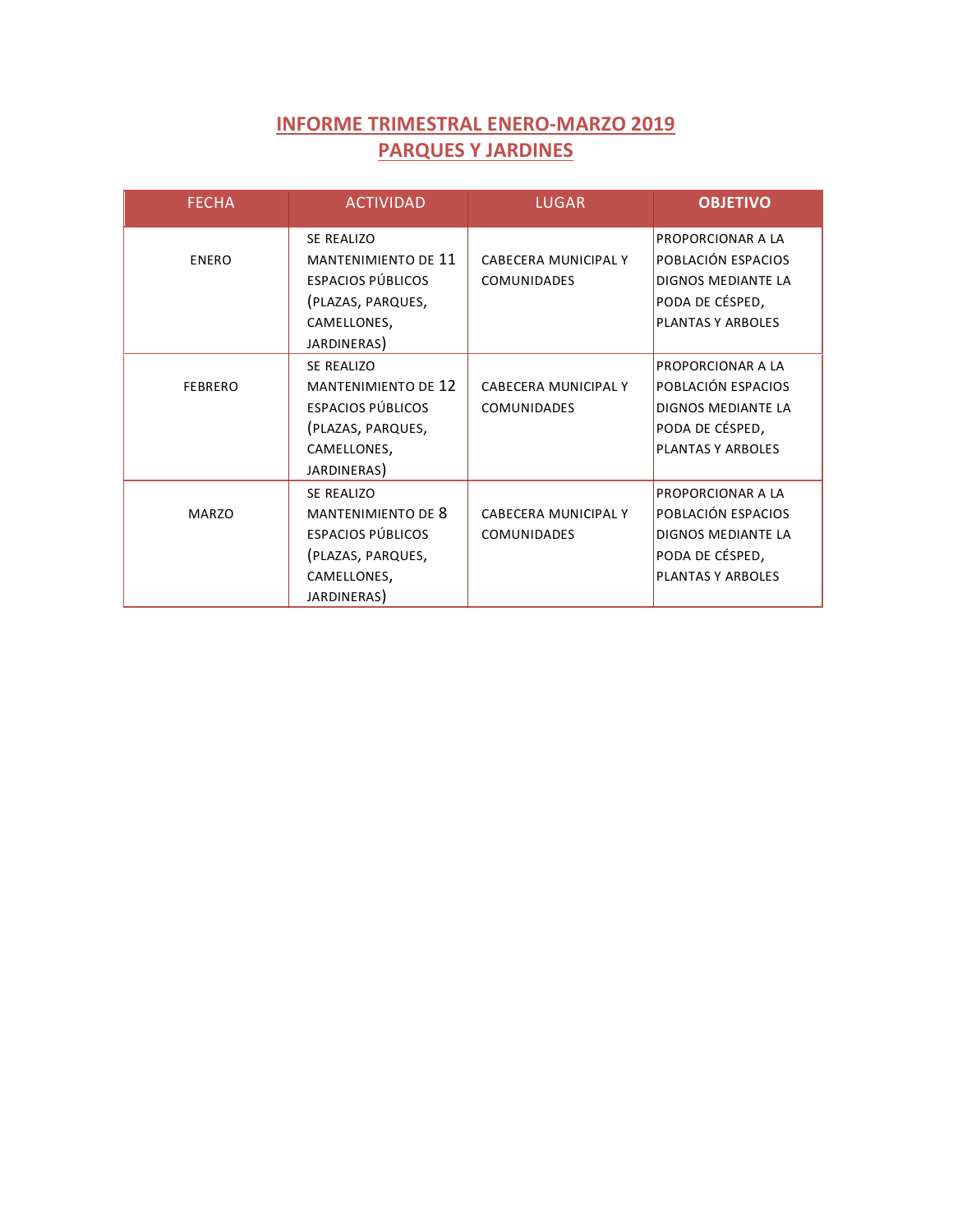#### **RASTRO MUNICIPAL**

| <b>FECHA</b>   | <b>ACTIVIDAD</b>                                          | <b>LUGAR</b>              | <b>OBJETIVO</b>                                                                                                                                                                                                     |
|----------------|-----------------------------------------------------------|---------------------------|---------------------------------------------------------------------------------------------------------------------------------------------------------------------------------------------------------------------|
| <b>ENERO</b>   | SE SACRIFICARON 70<br>ANIMALES BOVINOS Y<br>1249 PORCINOS | CABECERA MUNICIPAL        | <b>PROPORCIONAR</b><br><b>INSTALACIONES</b><br>ADECUADAS PARA EL<br>SACRIFICIO DE ANIMALES<br><b>MEDIANTE LOS</b><br>PROCEDIMIENTOS MÁS<br><b>CONVENIENTES PARA EL</b><br>CONSUMO DE LA<br>POBLACIÓN.               |
| <b>FEBRERO</b> | SE SACRIFICARON 56<br>ANIMALES BOVINOS Y<br>1162 PORCINOS | <b>CABECERA MUNICIPAL</b> | <b>PROPORCIONAR</b><br><b>INSTALACIONES</b><br><b>ADECUADAS PARA EL</b><br>SACRIFICIO DE ANIMALES<br><b>MEDIANTE LOS</b><br>PROCEDIMIENTOS MÁS<br><b>CONVENIENTES PARA EL</b><br>CONSUMO DE LA<br>POBLACIÓN.        |
| <b>MARZO</b>   | SE SACRIFICARON 60<br>ANIMALES BOVINOS Y<br>1118 PORCINOS | CABECERA MUNICIPAL        | <b>PROPORCIONAR</b><br><b>INSTALACIONES</b><br><b>ADECUADAS PARA EL</b><br>SACRIFICIO DE ANIMALES<br><b>MEDIANTE LOS</b><br>PROCEDIMIENTOS MÁS<br><b>CONVENIENTES PARA EL</b><br><b>CONSUMO DE LA</b><br>POBLACIÓN. |